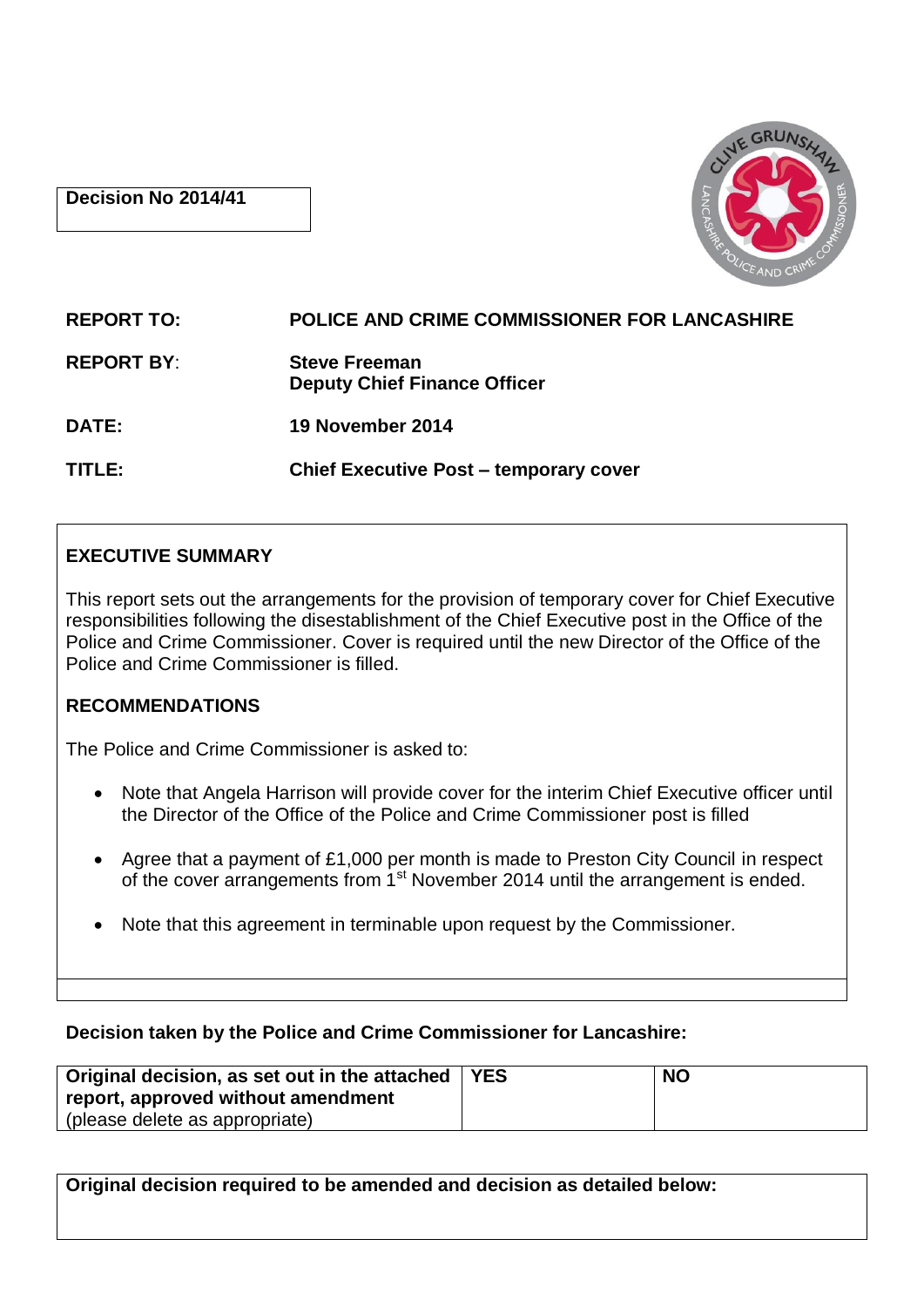**The reasons for the amended decision are as detailed below:**

## **Police and Crime Commissioner: Comments**

#### **DECLARATIONS OF INTEREST**

The PCC is asked to consider any personal / prejudicial interests he may have to disclose in relation to the matter under consideration in accordance with the law, the Nolan Principles and the Code of Conduct.

## **STATEMENT OF COMPLIANCE**

The recommendations are made further to legal advice from the Monitoring Officer and the Section 151 Officer has confirmed that they do not incur unlawful expenditure. They are also compliant with equality legislation.

| Signed:                              | Signed:                       |
|--------------------------------------|-------------------------------|
| <b>Police and Crime Commissioner</b> | <b>Chief Officer:</b>         |
| Date:                                | Date:                         |
|                                      |                               |
| Signed:                              | Signed:                       |
| <b>Chief Constable</b>               | <b>Chief Finance Officer:</b> |
| Date:                                | Date:                         |